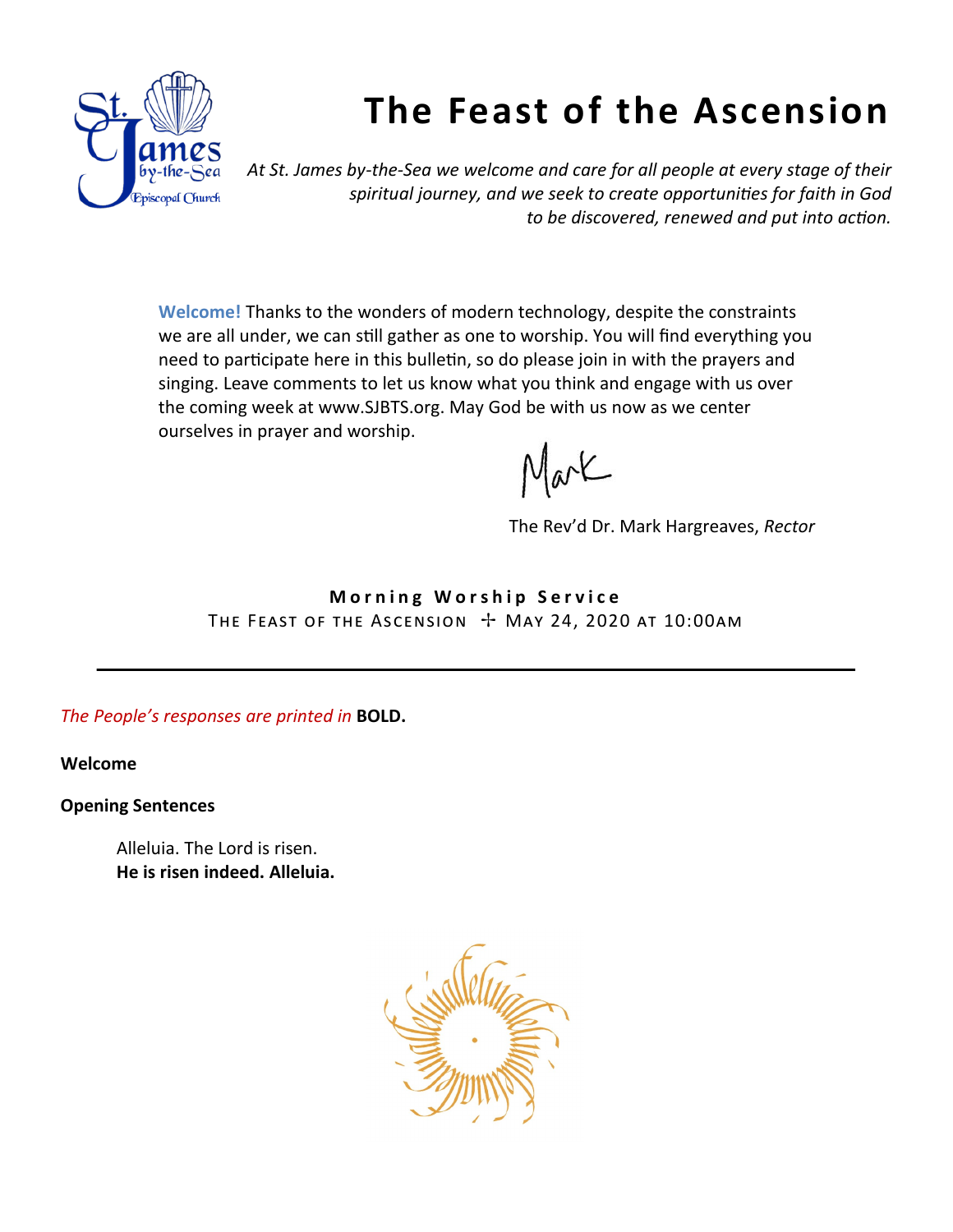**Hymn 214: Hail the day that sees him rise** *Llanfair*

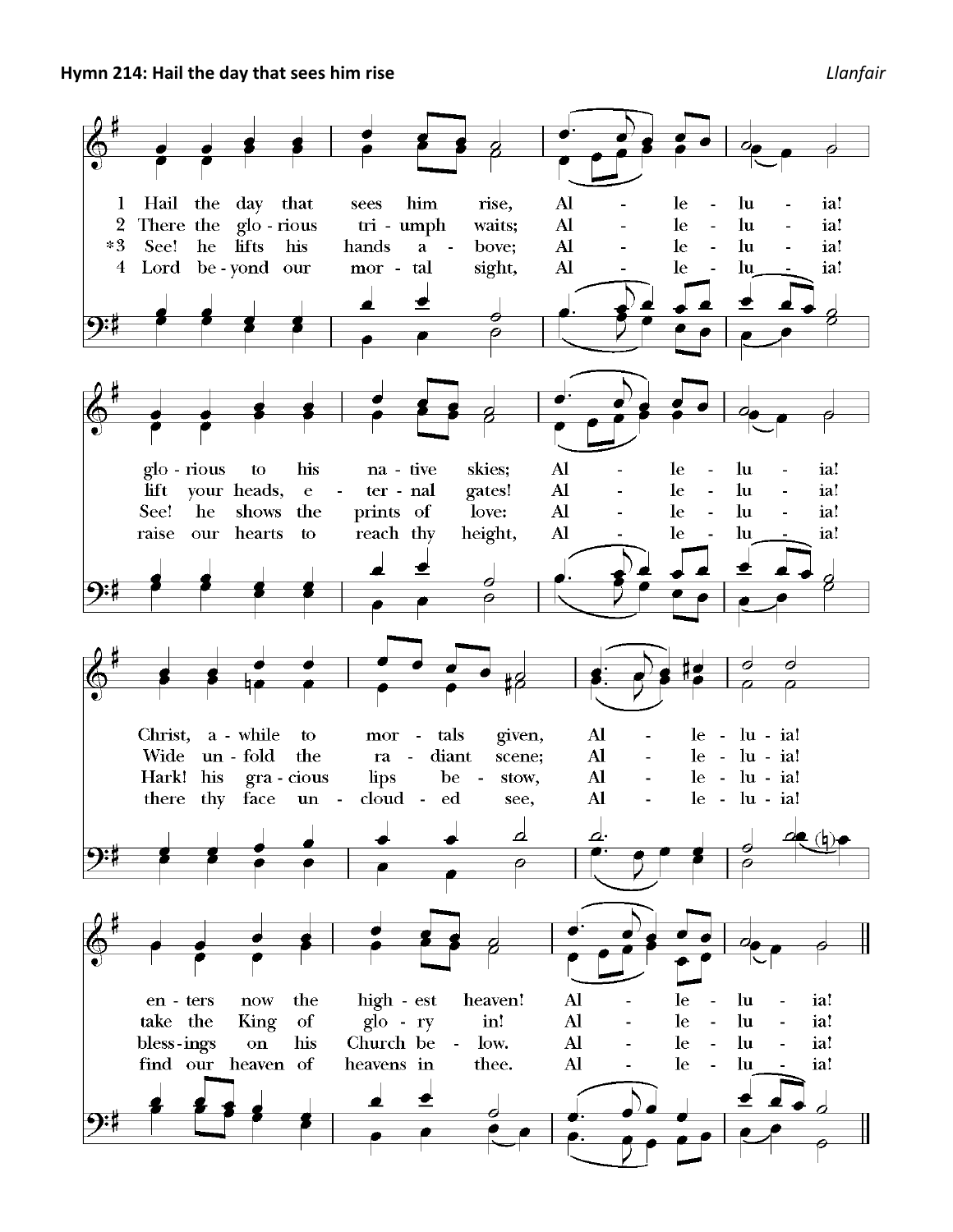# **The Collect of the Day**

The Lord be with you **And also with you.** Let us pray.

G rant, we pray, Almighty God, that as we believe your only-begotten Son our Lord Jesus Christ<br>to have ascended into heaven, so we may also in heart and mind there ascend, and with him T rant, we pray, Almighty God, that as we believe your only-begotten Son our Lord Jesus Christ continually dwell; who lives and reigns with you and the Holy Spirit, one God, for ever and ever. **Amen***.*

# **The Collect for Memorial Day**

G od, the King of glory, in whose hands are the living and the dead; We give you thanks for all those who have laid down their lives in the service of our country. Grant them your mercy od, the King of glory, in whose hands are the living and the dead; We give you thanks for all and the light of your presence, and give us a sense of your will and purpose, that we may understand that the work you have begun in them will be perfected through Jesus Christ, the Prince of Peace, in whom all strife is resolved. **Amen**.

## **The First Lesson Ephesians 1:15-23**

I have heard of your faith in the Lord Jesus and your love toward all the saints, and for this<br>reason I do not cease to give thanks for you as I remember you in my prayers. I pray that the have heard of your faith in the Lord Jesus and your love toward all the saints, and for this God of our Lord Jesus Christ, the Father of glory, may give you a spirit of wisdom and revelation as you come to know him, so that, with the eyes of your heart enlightened, you may know what is the hope to which he has called you, what are the riches of his glorious inheritance among the saints, and what is the immeasurable greatness of his power for us who believe, according to the working of his great power. God put this power to work in Christ when he raised him from the dead and seated him at his right hand in the heavenly places, far above all rule and authority and power and dominion, and above every name that is named, not only in this age but also in the age to come. And he has put all things under his feet and has made him the head over all things for the church, which is his body, the fullness of him who fills all in all.

The Word of the Lord. **Thanks be to God.** 

## **The Second Lesson Acts 1:1-11**

In the first book, Theophilus, I wrote about all that Jesus did and taught from the beginning until<br>the day when he was taken up to heaven, after giving instructions through the Holy Spirit to the n the first book, Theophilus, I wrote about all that Jesus did and taught from the beginning until apostles whom he had chosen. After his suffering he presented himself alive to them by many convincing proofs, appearing to them during forty days and speaking about the kingdom of God. While staying with them, he ordered them not to leave Jerusalem, but to wait there for the promise of the Father. "This," he said, "is what you have heard from me; for John baptized with water, but you will be baptized with the Holy Spirit not many days from now."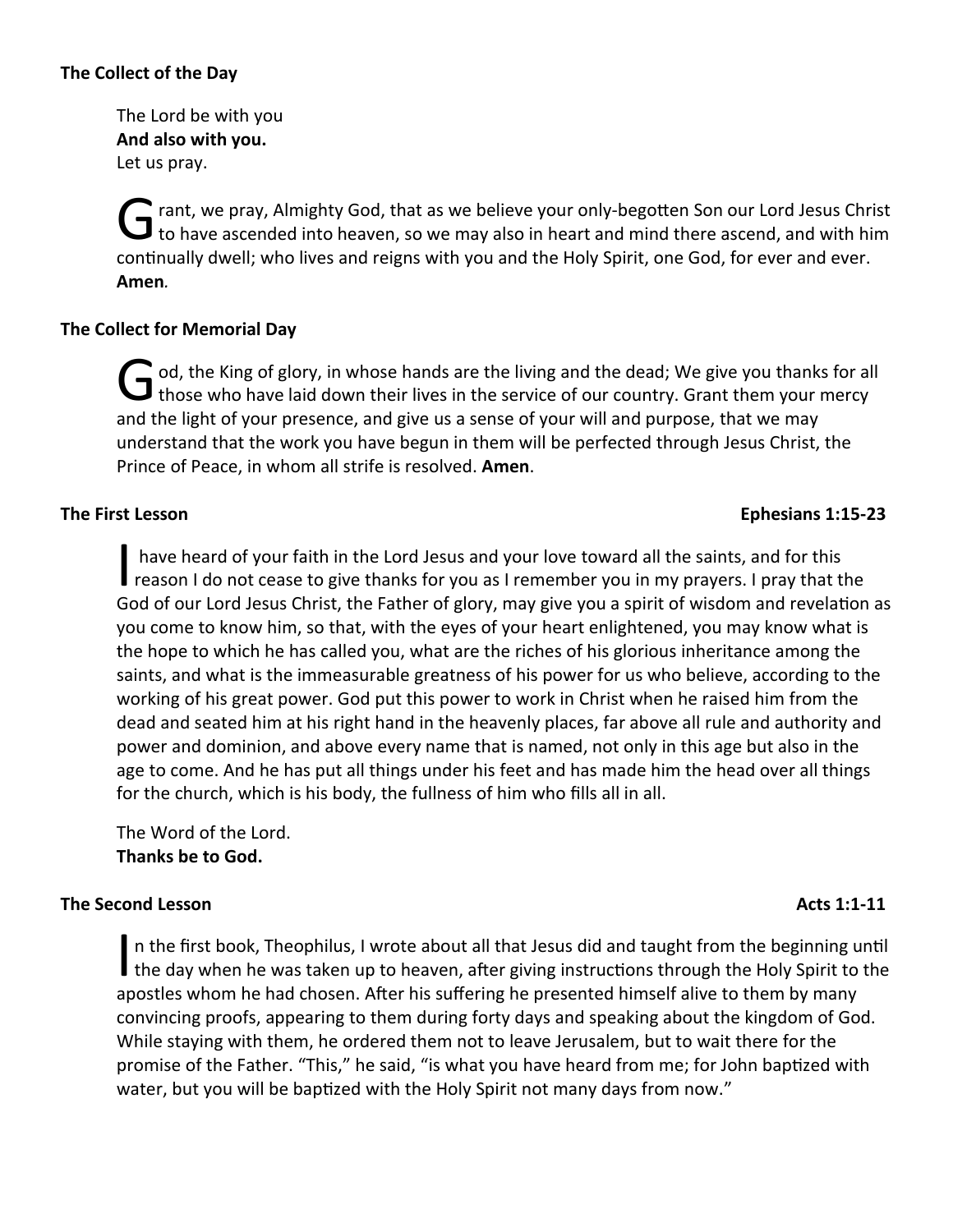So when they had come together, they asked him, "Lord, is this the time when you will restore the kingdom to Israel?" He replied, "It is not for you to know the times or periods that the Father has set by his own authority. But you will receive power when the Holy Spirit has come upon you; and you will be my witnesses in Jerusalem, in all Judea and Samaria, and to the ends of the earth." When he had said this, as they were watching, he was lifted up, and a cloud took him out of their sight. While he was going and they were gazing up toward heaven, suddenly two men in white robes stood by them. They said, "Men of Galilee, why do you stand looking up toward heaven? This Jesus, who has been taken up from you into heaven, will come in the same way as you saw him go into heaven."

The Word of the Lord. **Thanks be to God.** 

**The Sermon The Rev'd Dr. Mark Hargreaves**

**Anthem:** *If ye love me* **Philip Wilby (b. 1949)**

If ye love me, keep my commandments, and I will pray the Father, and he shall give you another comforter, that he may 'bide with you forever, e'en the spirit of truth.

## **The Prayers of the People**

## **The Lord's Prayer**

**Our Father, who art in heaven, hallowed be thy Name, thy kingdom come, thy will be done, on earth as it is in heaven. Give us this day our daily bread. And forgive us our trespasses, as we forgive those who trespass against us. And lead us not into temptation, but deliver us from evil. For thine is the kingdom, and the power, and the glory, for ever and ever. Amen.**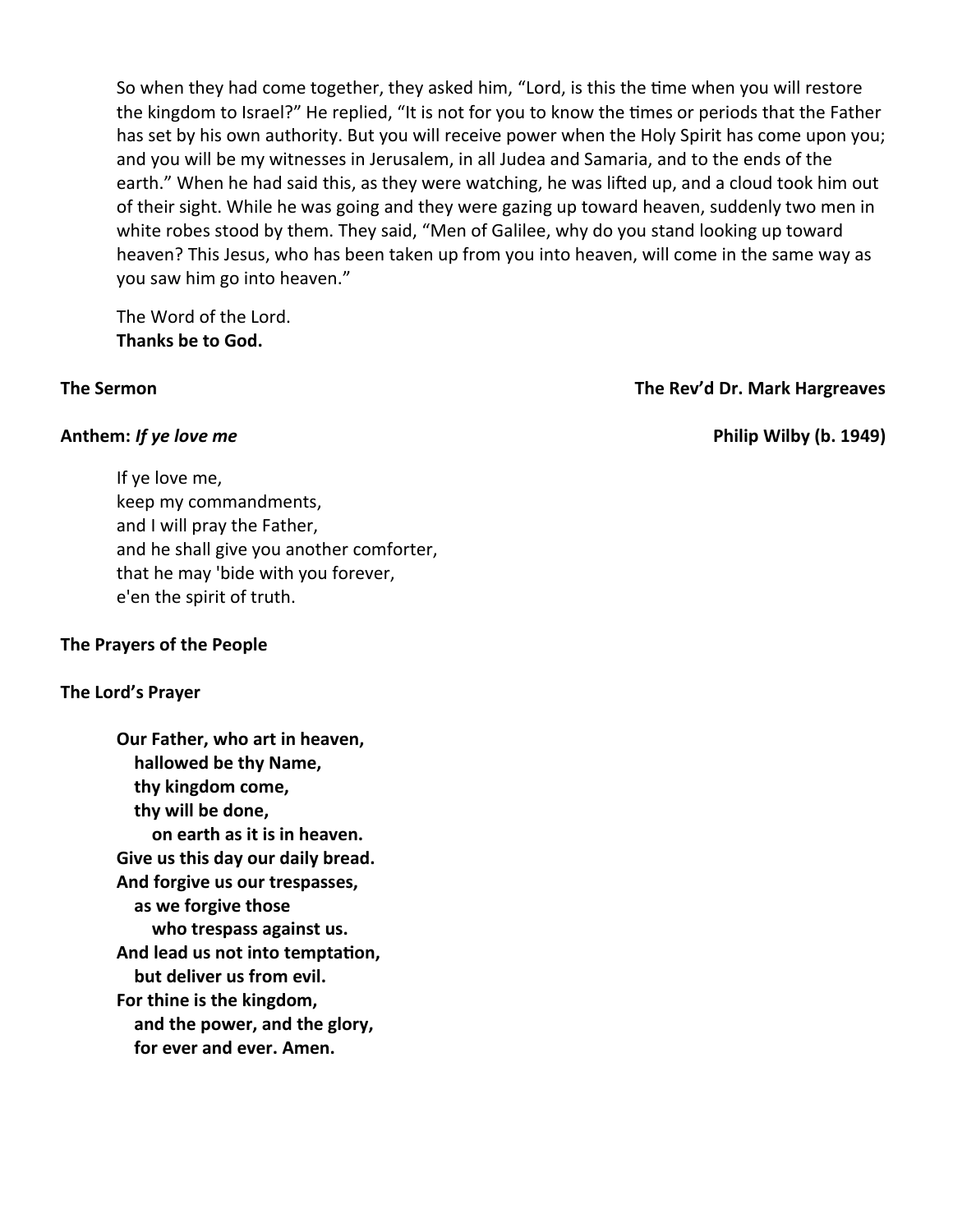**Hymn 719 : O beautiful for spacious skies** *Materna*

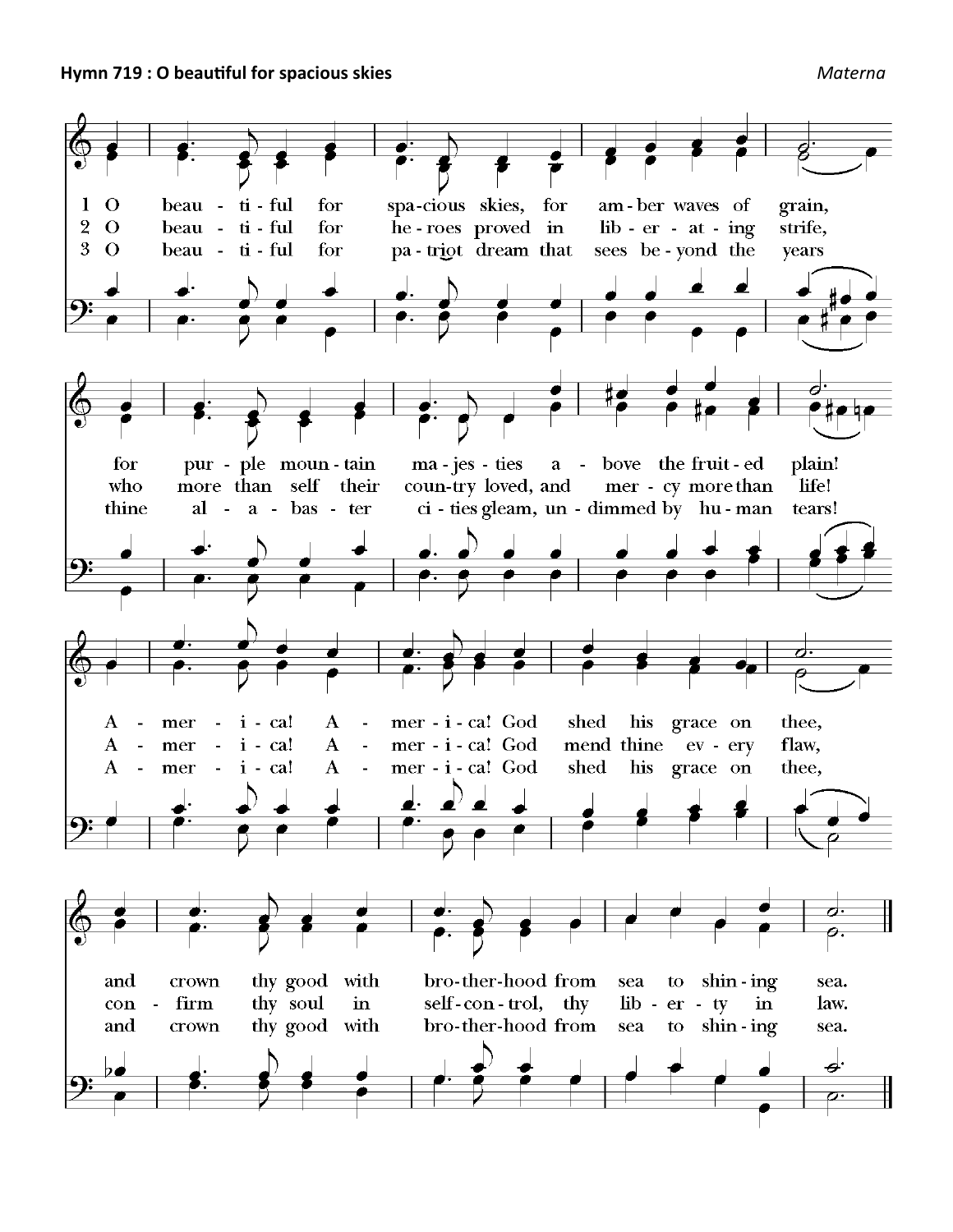Alleluia, Alleluia. Go in peace to love and serve the Lord. **Thanks be to God. Alleluia, Alleluia.**

**Voluntary:** *Sortie on "National Hymn"* **Lani Smith (1934-2015)**



*The Bible texts of the Old Testament, Epistle, and Gospel lessons are from the New Revised Standard Version Bible, copyright 1989 by the Division of Christian Education of the National Council of the Church of Christ in the USA, and used by permission. The text of the liturgy comes from The Book of Common Prayer, 1979.*

# $\cdot$   $\leftarrow$

| <b>MINISTERS OF THE SERVICE</b> |                                               |                  |                                    |  |
|---------------------------------|-----------------------------------------------|------------------|------------------------------------|--|
| <b>Officiant</b>                | The Rev'd D. Rebecca Dinovo                   | <b>Musicians</b> | St. James Choir<br>Alex Benestelli |  |
| Preacher                        | The Rev'd Dr. Mark Hargreaves                 |                  | Alison Luedecke<br>Leslie Leytham  |  |
| <b>Readers</b>                  | Christopher Hearne<br><b>Edward McQuiston</b> | <b>Prayers</b>   | The Wainwright Family              |  |



Thank you for your donations to St. James by-the-Sea Episcopal Church. Your support allows us to continue offering our worship and educational programming in new and creative ways, as we await the day when we can all be together again. Donations may be made by check mailed directly to the church office, via our on-line donation buttons, or by using the QR code above. Thank you for your support!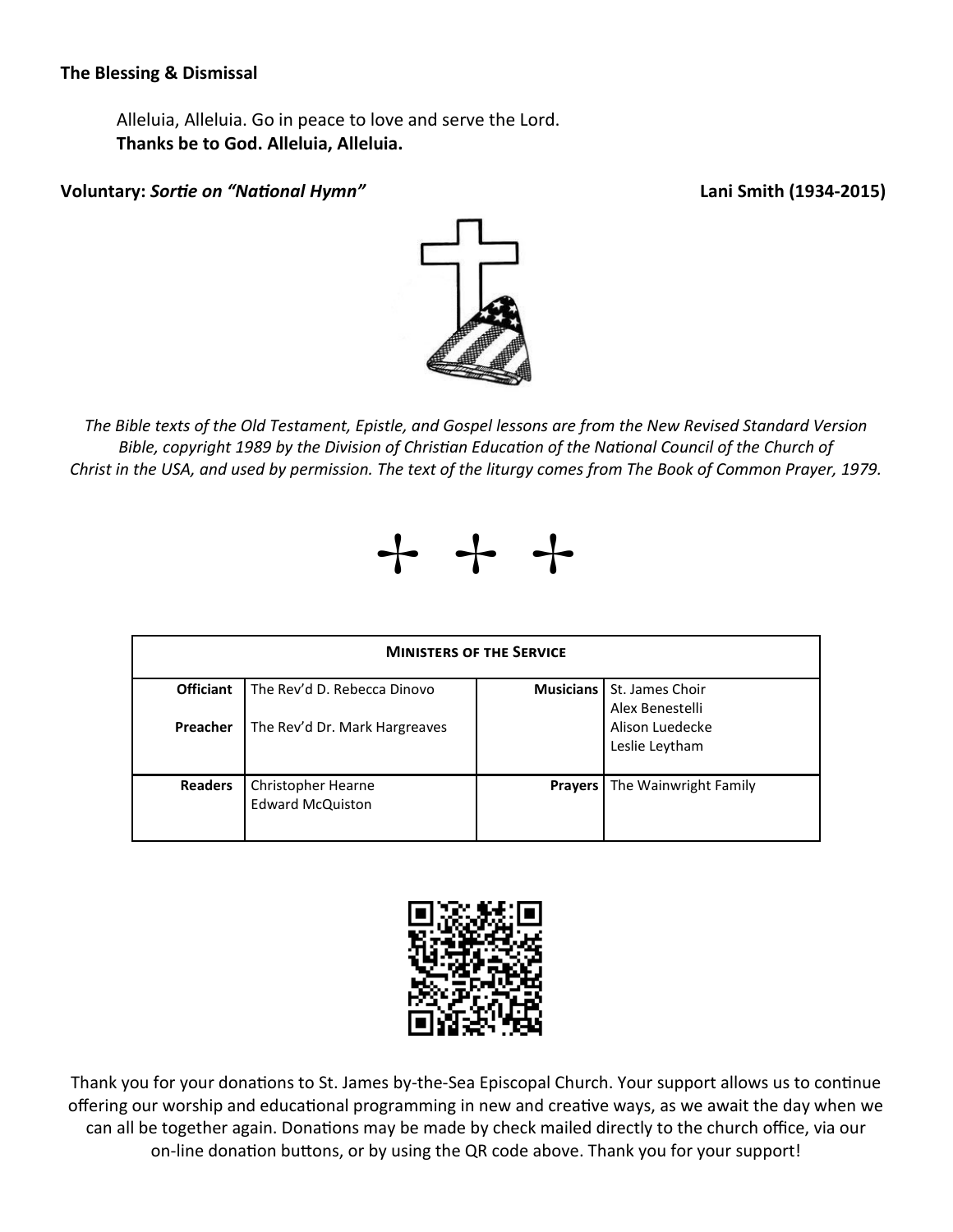### **Prayer List for the Week \_\_\_\_\_\_\_\_\_\_\_\_\_\_\_\_\_\_\_\_\_\_\_\_\_\_\_\_\_\_\_\_\_\_\_\_\_\_\_\_\_\_\_\_\_\_\_\_\_\_\_\_\_\_\_\_\_\_\_\_\_\_\_\_**

### **Anglican Cycle of Prayer**

Pray for all members of the Anglican Communion around the world For the Archbishop of Canterbury, the Most Revd Justin Welby, and all primates and bishops For members of the Anglican Consultative Council For the Secretary General, The Most Revd Dr Josiah Idowu-Fearon, For the staff at the Anglican Communion Office in London and the UN offices in Geneva and New York

### **Diocesan Cycle of Prayer**

St. Stephen's, Menifee The children and teachers of St. Stephen's Preschool

### **For Healing Prayers**

Ann R. Craig, Stan Legro, Mary Iseman Timmons, Richard Vance, Marty Linville, Patricia Fickling, Fred Boynton, Paul Drake

Names on the **Healing Prayers** list will circulate for a four week cycle. Please let the office know if any new names need to be added.

If you would like a pastoral visit, or know someone who would, please call Fr. Mark at 858.459.3421 x106.

### **For those who have died**

William Dever Timmons, Jr.

### **For those in the Armed Forces and their Families**

Charlie Burdge, Aaron Cannon, James Castan, Nick Morgan, Michelle Sangiorgi, Seal Team 7 and Tim, Ben, & Curt, Hillary Thomas, Dylan Walsh, Anthony Williamson, Tim Young

### **Prayers for the World**

For Christian martyrs and for all who are persecuted for their faith. For refugees and all those who suffer from the degradations of war and violence.